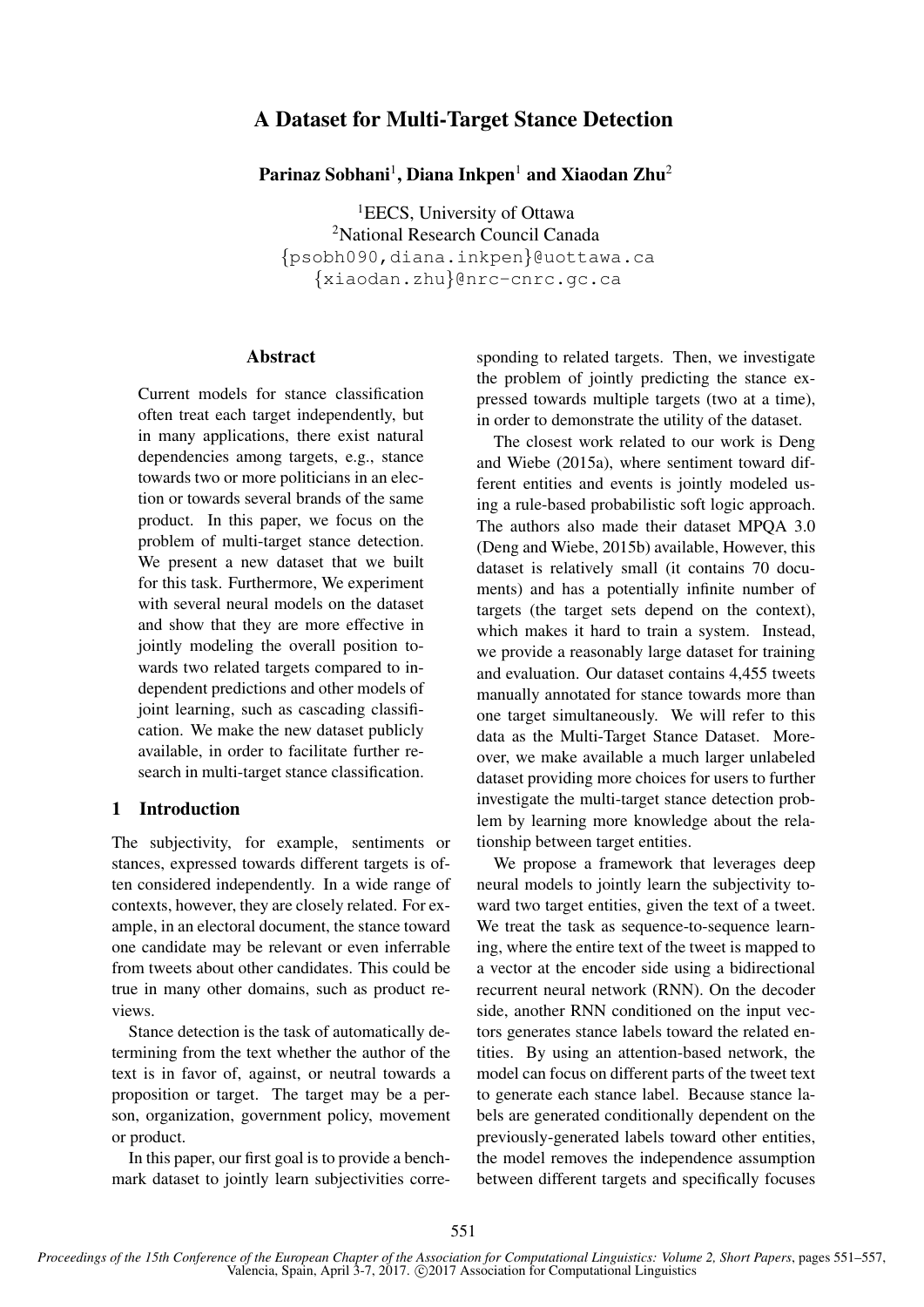on the dependencies.

### 2 Dataset

We collected tweets related to the 2016 US election. We selected four presidential candidates: 'Donald Trump', 'Hillary Clinton', 'Ted Cruz', and 'Bernie Sanders' as our targets of interest and identified a small set of hashtags (which are not stance-indicative) related to these targets  $<sup>1</sup>$ . We</sup> used the Twitter API to collect more than eleven millions of tweets containing any of these hashtags. For approximately 25% of the tweets, the hashtag of interest appeared at the end. Hashtags at the end of the tweets may not have any contribution to the meaning of the tweets; this means that the targets of opinions may not be the same as the targets of interest and, therefore, an inference is required. This is one of the main differences between our task and aspect-based sentiment analysis. Here is an example from our dataset. None of the targets of interest, 'Hillary Clinton' or 'Bernie Sanders', are mentioned explicitly, except by the hashtags at the end of the tweet, but humans can infer that the tweeter is likely against both of them:

Tweet: Given a choice to kill 100 ISIS or 100 white American men, leftist scum would choose the latter. #UniteBlue #nomorerefugees #Bernie #Hillary

#### 2.1 Data Annotation

We selected three target pairs for our Multi-Target Stance Dataset: Donald Trump and Hillary Clinton, Donald Trump and Ted Cruz, Hillary Clinton and Bernie Sanders. Further, we filtered the collected tweets by removing short tweets, retweets and those having a URL. We also discarded tweets that do not include at least two hashtags, one for each of the targets of interest. For each of the three selected target pairs, we randomly sampled 2,000 tweets. These tweets were annotated through CrowdFlower<sup>2</sup>. We asked the annotators two questions, one for the stance towards each of the presidential candidates in the target pair of interest. For stance annotation, the same annotation instructions were used as in (Mohammad et al., 2016c).

We used CrowdFlower's gold annotations scheme for quality control, wherein about 10%

| <b>Target Pair</b> | # total | # train | # dev | # test |
|--------------------|---------|---------|-------|--------|
| Clinton-Sanders    | 1366    | 957     | 137   | 272    |
| Clinton-Trump      | 1722    | 1240    | 177   | 355    |
| Cruz-Trump         | 1317    | 922     | 132   | 263    |
| Total              | 4455    | 3119    | 446   | 890    |

Table 1: Distribution of instances in the Train, Development and Test sets for different target pairs in the Multi-Target Stance Dataset

of the data was annotated internally (by the authors). During crowd annotation, these gold questions were interspersed with other questions, and the annotator was not aware which is which. However, if she got a gold question wrong, she was immediately notified of it. If the accuracy of the annotations on the gold questions falls below 70%, the annotator was refused further annotation. This served as a mechanism to avoid malicious annotations and as a guide to the annotators.

Each tweet was annotated by at least eight annotators. To aggregate stance annotation information from multiple annotators for an instance rather than opting for a simple majority, the instances with less than 50% agreement on any of the candidates in the target pairs were discarded. We refer to this dataset as the Multi-Target Stance Dataset and we make it available online  $3$ . The interannotator agreement on this dataset is 79.74%. We kept the rest of the tweets that were not used in the annotation process as unlabeled data, which can be used to obtain additional information about stance and relations between relevant entities.

#### 2.2 The Multi-Target Stance Dataset

We partitioned the Multi-Target Stance Dataset into training, development, and test sets, based on the timestamps of the tweets. All annotated tweets were ordered by their timestamps; the first 70% of the tweets formed the training set, the next 10% the development set, and the last 20% formed the test set. Table 1 shows the number of instances in the training, development, and test sets over different target pairs in our Multi-Target Stance Dataset.

Having different US presidential candidates as the targets of interest does not necessarily imply that the tweeters have opposing positions toward them. There are several cases where authors have favorable stances towards both, or similarly, opposing positions towards both of them. In our dataset, approximately 20% of the tweet-

 $1$ Our hashtags list includes: #DonaldTrump, #Trumpt, #Trump2016, #TedCruz, #Cruz, #Cruz2016, #TedCruz2016, #HillaryClinton, #Hillary, #Hillary2016, #BernieSanders, #Bernie, #Bernie2016

<sup>2</sup> http://www.crowdflower.com

<sup>&</sup>lt;sup>3</sup>The dataset is available at: http://www.site.uottawa.ca/ ∼diana/resources/stance data/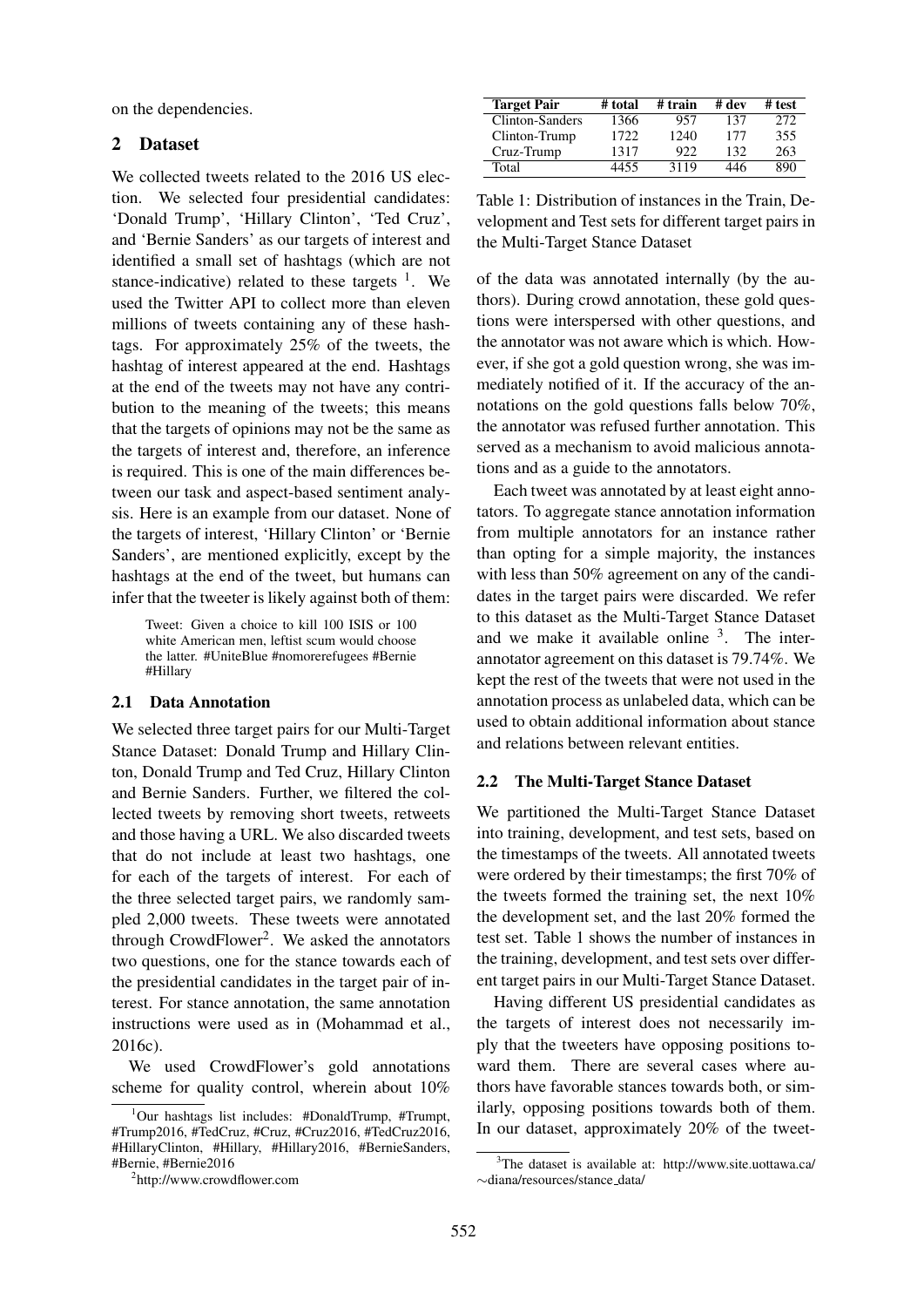| Opinion       |         | <b>Clinton</b>              |      |      |
|---------------|---------|-----------------------------|------|------|
| <b>Toward</b> |         | against<br>neither<br>favor |      |      |
|               | favor   | 7.5                         | 33.9 | 3.7  |
| der           | against | 12.6                        | 12.0 | 3.8  |
| ಷ             | neither | 23                          | 5.6  | 18.6 |

Table 2: Distribution across the 9 stance classes for the Hillary Clinton-Bernie Sanders target pair

| Opinion       |         |                             | <b>Clinton</b> |         |
|---------------|---------|-----------------------------|----------------|---------|
| <b>Toward</b> |         | against<br>neither<br>favor |                |         |
|               | favor   | 0.5                         | 52.3           | $1.2 -$ |
|               | against | 14.0                        | 9.0            | 3.5     |
| ≐             | neither | 0 3                         | 39             | 152     |

Table 3: Distribution across the 9 stance classes for the Donald Trump-Hillary Clinton target pair

ers have the same position towards both entities, 50% of tweeters have opposing positions towards the given targets, and for 17% of the data, the positions towards none of the targets is inferable. The example below shows a tweet that have the same position towards two candidates:

Targets: Donald Trump & Hillary Clinton

Tweet: *Looking at the List of PC's for 2016 is like looking at the McDonalds Menu. You just know that shit is bad for you. #Trump2016 #Hillary2016*

To illustrate more details about the correlation between subjectivities towards targets of interest, the stance distribution across the 9 classes for different target pairs in the Multi-Target Stance Dataset are depicted in tables 2, 3 and 4. We note that the numbers vary between target pairs.

### 3 Multi-Target Stance Classification

In this section, we propose a framework that leverages recurrent neural models to capture the potentially complicated interaction between subjectivities expressed towards multiple targets. We experimentally show that the attention-based encoderdecoder framework is more effective in jointly modeling the overall position towards two related targets, compared to independent predictions of positions and other popular frameworks for joint learning, such as cascading classification.

### 3.1 Window-Based Classification

One popular approach to detect subjectivity towards different targets, as is used in aspect-based sentiment classification (Brychcín et al., 2014), is to consider a context window of size  $n$  in both directions around the target terms and to extract features for that target's classifier based on its context. This approach is based on the assumption

| Opinion       |         | Cruz<br>against<br>neither<br>favor |      |      |
|---------------|---------|-------------------------------------|------|------|
| <b>Toward</b> |         |                                     |      |      |
|               | favor   | 18.7                                | 22.5 | 2.8  |
|               | against | 10.3                                | 17.4 | 4.8  |
| ⋍             | neither | 3.3                                 | 2.3  | 18 O |

Table 4: Distribution across the 9 stance classes for the Ted Cruz-Donald Trump target pair

that the words outside the context window do not have an influence on the target. We will first include such a baseline for our task.

### 3.2 Cascading Classifiers

To capture dependencies between stance labels of related targets, one possibility is to use the predicted class toward one target as an extra feature in other targets' models. This framework is based on cascade classification, where several classifiers of related tasks are combined to improve the overall system performance (Heitz et al., 2009). we adopted this framework for multi-target stance classification by starting from an independent classifier to predict stance toward the first target based on the text representation and exploit its prediction as an extra feature for other classifiers.

The major restriction of this framework is that the classification algorithm should have a mechanism to add new features based on other learners' outputs. Most of the machine learning algorithms for text classification that rely on hand-crafted features extracted from text to represent it, provide such mechanism, but, for the state-of-the-art deep neural models, where the feature vectors for the text representation are learned with the classification model during training, adding new features to the model is not trivial.

## 3.3 Sequence-to-Sequence Model to Capture Dependencies in Output Space

Encoder-decoder sequence-to-sequence models (Sutskever et al., 2014; Cho et al., 2014b) were originally used for machine translation, where a recurrent neural network is trained to learn the representation for the source language and generate the translation in the target language. Later, it was proven to be effective for many different tasks such as speech recognition (Hannun et al., 2014) and question answering (Hermann et al., 2015). Bahdanau et al. (2014) extended the encoderdecoder architecture by an attention-based mechanism where the model is capable of automatically searching for more relevant regions in the input when handling different output targets.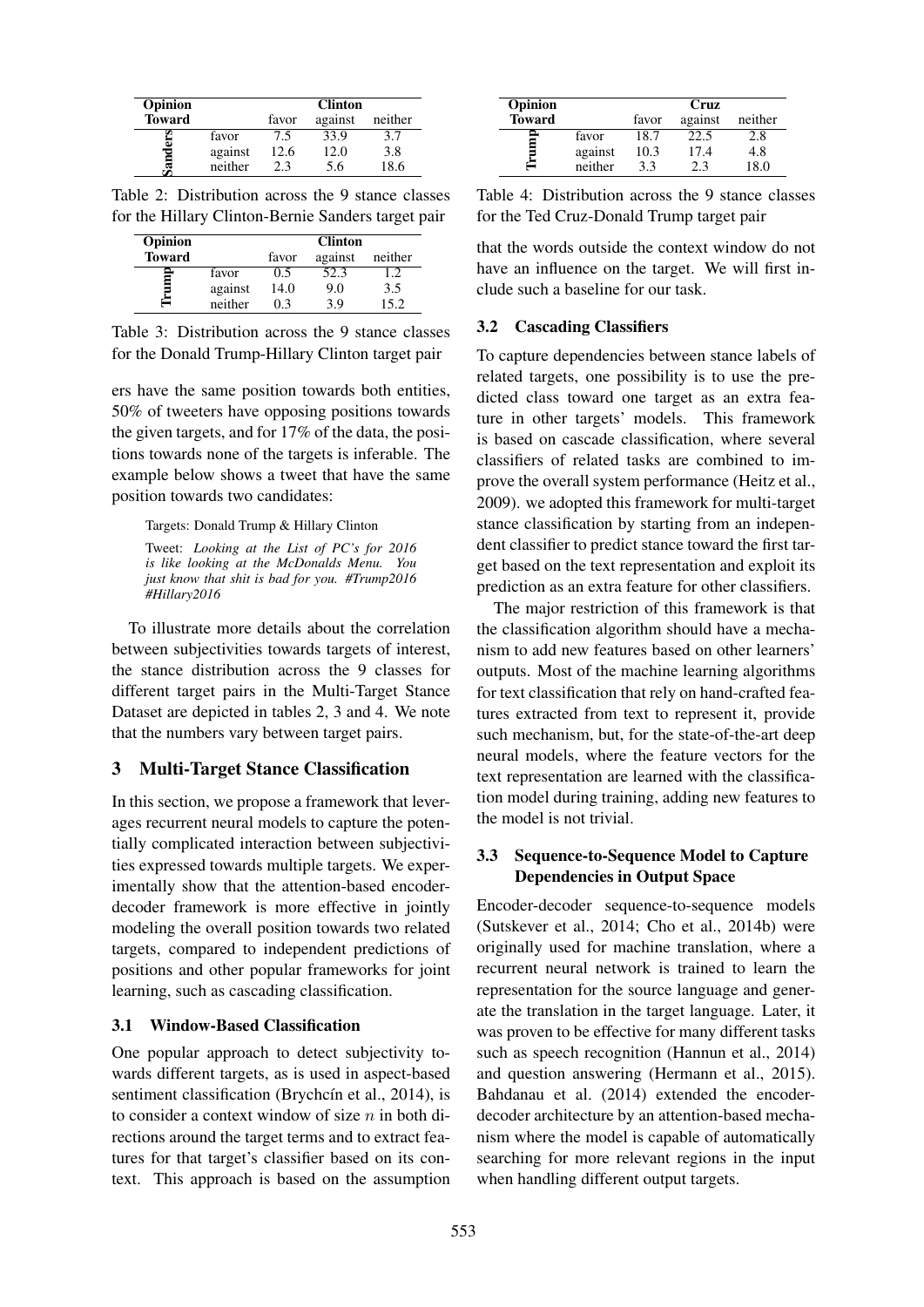We propose to use the attention-based encoderdecoder for multi-target stance classification. Specifically, we regard the given tweet as the input, and the model is trained to generate the stance labels for targets. This model can naturally capture the dependencies among the target stance labels when searching the best label sequence, based on automatically-learned input features. The attention mechanism has the potential of dynamically focusing on different words of the input text to generate stance labels for each target of interest. As such, the attention-based encoder-decoder is expected to have the strengths of both the windowbased classification, by dynamically customizing the feature vector to predict each target stance label, and the cascading classification, by conditioning each label generation on the other labels without inheriting the limitations of these models. The model automatically learns the features and regions of the input that should be paid attention to.

# 4 Experiments

We evaluate the effectiveness of our models on the multi-target stance dataset described earlier, where two stance labels are predicted for each tweet. Note that all the models can be easily extended to predict more than two labels as well. For all methods, the tweets were tokenized with the CMU Twitter NLP tool (Gimpel et al., 2011). All the models we proposed were implemented in Python.

As the evaluation measure for each target, we use the average of the F1-scores (the harmonic mean of precision and recall) for the two main classes, Favor and Against. A similar metric was used for stance detection—SemEval 2016 Task 4 (Mohammad et al., 2016a). For multiple targets (in our dataset, target pairs) the average over all the targets is calculated. To report a single number for all three target pairs, we take the average of three values returned for each target pair and we refer to it as macro-averaged F-score. All the models are evaluated on the test sets.

As mentioned before, we used encoder-decoder attention-based deep models for multi-target stance detection. We followed (Bahdanau et al., 2014; Luong et al., 2015) to train our models using the minibatch stochastic gradient descent (SGD) algorithm with adaptive learning rate (Adadelta (Zeiler, 2012)). As RNN unit, we used a Gated Recurrent Unit (Cho et al., 2014a) with 128 cells. The word vectors at the embedding layer have 100 dimensions. All the parameters are initialized randomly, but the word vectors are pretrained using related unlabeled tweets (11,873,771 tweets) that we collected in the same time period. As training algorithm, we employed the Word2Vec Skip-gram model (Mikolov et al., 2013).

# 4.1 Results and Discussion

Table 5 presents the macro-averaged F-scores of different models on the Multi-Target Stance dataset. Row i. shows the result obtained by a random classifier and row ii. shows the result obtained by the majority classifier. When we have multiple targets to predict overall positions towards them, one possibility is to have a single learners per target that are independently trained. Row a. shows the result of having two independent linear Support Vector Machine (SVM) classifiers whose parameters are tuned using the development datasets. We used the implementation provided in the Scikit-learn Machine Learning library (Pedregosa et al., 2011). Row b. is the result of applying Window-based SVM on our Muti-Target Stance Dataset. Because we collected our data based on hashtags related to the targets, those hashtags can be considered as target terms and we place a context window around them. We used the development set to find the best value for the window size. The main limitation of this approach on this dataset is that for the majority of the tweets, the contexts windows have significant overlaps, as the two hashtags appeared in the close vicinity of each other. Row c. presents the results of the Cascading SVMs; this model shows improvement over the baseline of independent SVMs.

Another possibility when there is more than one output to predict is to combine all the outputs and train a single model. For our task of predicting stance toward a target pair, where each can take one of the three possible labels: "Favor", "Against" and "None", combining the two prediction results in a 9-class learning problem. Row A. shows the result of this classifier. The main limitation of combining outputs is that the number of classes can grow substantially, while there is a fixed number of labeled instances which results in a drop in performance. Another issue is that some of the classes might not have enough representative instances and this can lead to a highly imbalanced classification problem. Row B. shows the results of applying the attention-based encoder-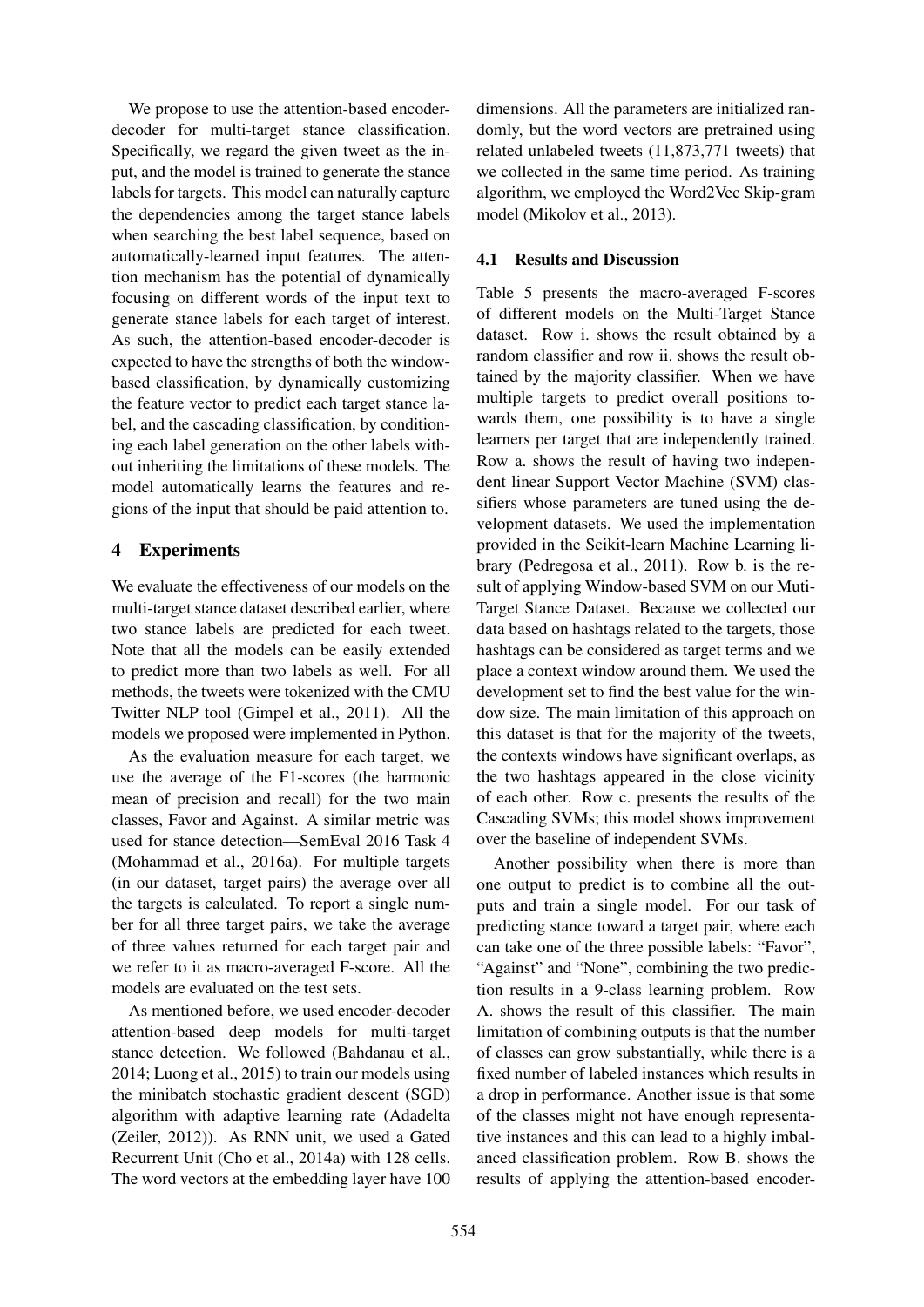| <b>Classifier</b>         | <b>F-macro</b> |
|---------------------------|----------------|
| <b>Baselines</b>          |                |
| i. random                 | 34.26          |
| ii. majority              | 32.11          |
| One Classifier per Target |                |
| a. Independent SVMs       | 51.37          |
| b. Window-based SVMs      | 48.32          |
| c. Cascading SVMs         | 52.05          |
| Single Model              |                |
| A. 9-Class SVM            | 50.63          |
| B. Seq2Seq                | 54.81          |

Table 5: Macro-averaged F-scores of different models on the Multi-Target Stance dataset

decoder deep neural model on our dataset. This model has both the advantages of windows-based and cascading classification, and it has the best performance compared to all other models and baselines. By applying paired t-test on these results, we concluded that the differences between sequence-to-sequence model and all other models are statistically significant.

### 5 Related Work

Stance Detection Over the last decade, there has been active research in modeling stance (Thomas et al., 2006; Somasundaran and Wiebe, 2009; Anand et al., 2011; Sobhani et al., 2015; Walker et al., 2012a; Hasan and Ng, 2013; Sobhani et al., 2016). However, all of these previous works treat each target independently, ignoring the potential dependencies that could exist among related targets. Stance detection was one of the tasks in the SemEval-2016 shared task competition (Mohammad et al., 2016a). Out of 19 participant teams, most used standard text classification features such as n-grams and word embedding vectors, as well as standard sentiment analysis features, while others used deep neural models such as RNNs and convolutional neural nets.

Most of the existing datasets for stance detection were created from online debate forums like 4forums.com and createdebates.com (Somasundaran and Wiebe, 2010; Walker et al., 2012b; Hasan and Ng, 2013). The majority of these debates are two-sided, and the data labels are often provided by the authors of the posts. Recently, Mohammad et al. (2016b) created a dataset of tweets labeled for both stance and sentiment. None of the prior work has created a dataset annotated for more than one target simultaneously, neither has explored the dependencies and relationships between targets when predicting overall

positions towards them.

Deep Recurrent Neural Models Different structures of deep RNNs have recently shown to be very effective in a wide range of sequence modeling problems, particularly for opinion mining and sentiment analysis (Zhu et al., 2015a; Socher et al., 2013; Zhu et al., 2015b; Irsoy and Cardie, 2014; Zhu et al., 2016). These neural models were extended for tasks with variable input and output sequence length including: end-toend neural machine translation (Sutskever et al., 2014; Cho et al., 2014b), image-to-text conversion (Vinyals et al., 2015b), syntactic constituency parsing (Vinyals et al., 2015a) and question answering (Hermann et al., 2015). Subsequently, the attention mechanism allowed the models to learn alignments between different parts of the source and the target such as between speech frames and the text in speech recognition (Chorowski et al., 2014) or between image frames and the agent's actions in dynamic control problems (Mnih et al., 2014). We are the first to adopt these techniques for the task of multi-target stance classification.

#### 6 Conclusions and Future Work

We presented the first multi-target stance dataset of a reasonable size from social media, to help further exploration of this task. Each tweet is annotated for position toward more than one target. By making this dataset available, more work on joint learning of subjectivities corresponding to related targets is encouraged. In addition, we presented a framework that relieves the independence assumption by jointly modeling the subjectivity expressed towards multiple targets. We experimentally showed that the attention-based encoderdecoder model is more effective in jointly modeling the overall position toward two related targets, compared to independent predictions of positions and other popular frameworks for joint learning, such as cascading classification.

Directions of future work include annotating a similar dataset for other domains, for example, several brands of the same product, and exploring transfer learning where a model trained for a target pair can be transferred to other related target pairs.

#### Acknowledgments

The first author of this paper was supported by the Natural Sciences and Engineering Research Council of Canada under the CREATE program.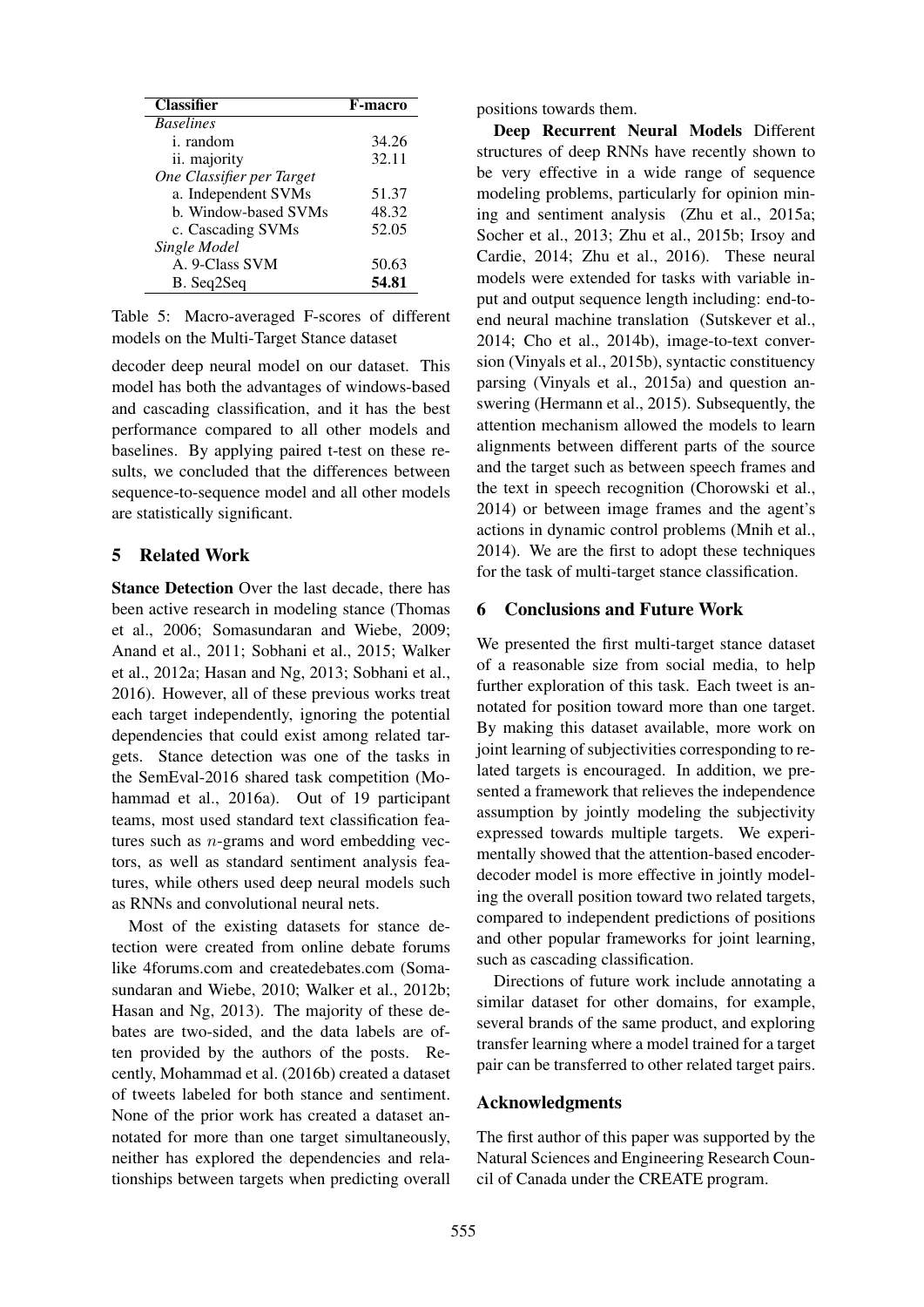#### References

- Pranav Anand, Marilyn Walker, Rob Abbott, Jean E. Fox Tree, Robeson Bowmani, and Michael Minor. 2011. Cats rule and dogs drool!: Classifying stance in online debate. In *Proceedings of the 2nd Workshop on Computational Approaches to Subjectivity and Sentiment Analysis (WASSA 2.011)*, pages 1–9, Portland, Oregon, June. Association for Computational Linguistics.
- Dzmitry Bahdanau, Kyunghyun Cho, and Yoshua Bengio. 2014. Neural machine translation by jointly learning to align and translate. *arXiv preprint arXiv:1409.0473*.
- Tomáš Brychcín, Michal Konkol, and Josef Steinberger. 2014. Uwb: Machine learning approach to aspect-based sentiment analysis. In *Proceedings of the 8th International Workshop on Semantic Evaluation (SemEval 2014)*, pages 817–822, Dublin, Ireland, August. Association for Computational Linguistics and Dublin City University.
- Kyunghyun Cho, Bart Van Merrienboer, Dzmitry Bah- ¨ danau, and Yoshua Bengio. 2014a. On the properties of neural machine translation: Encoder-decoder approaches. *arXiv preprint arXiv:1409.1259*.
- Kyunghyun Cho, Bart Van Merrienboer, Caglar Gul- ¨ cehre, Dzmitry Bahdanau, Fethi Bougares, Holger Schwenk, and Yoshua Bengio. 2014b. Learning phrase representations using rnn encoder-decoder for statistical machine translation. *arXiv preprint arXiv:1406.1078*.
- Jan Chorowski, Dzmitry Bahdanau, Kyunghyun Cho, and Yoshua Bengio. 2014. End-to-end continuous speech recognition using attention-based recurrent nn: first results. *arXiv preprint arXiv:1412.1602*.
- Lingjia Deng and Janyce Wiebe. 2015a. Joint prediction for entity/event-level sentiment analysis using probabilistic soft logic models. In *Proceedings of the 2015 Conference on Empirical Methods in Natural Language Processing*, pages 179–189, Lisbon, Portugal, September. Association for Computational Linguistics.
- Lingjia Deng and Janyce Wiebe. 2015b. Mpqa 3.0: An entity/event-level sentiment corpus. In *Proceedings of the 2015 Conference of the North American Chapter of the Association for Computational Linguistics: Human Language Technologies*, pages 1323–1328, Denver, Colorado, May–June. Association for Computational Linguistics.
- Kevin Gimpel, Nathan Schneider, Brendan O'Connor, Dipanjan Das, Daniel Mills, Jacob Eisenstein, Michael Heilman, Dani Yogatama, Jeffrey Flanigan, and Noah A. Smith. 2011. Part-of-speech tagging for twitter: Annotation, features, and experiments. In *Proceedings of the 49th Annual Meeting of the Association for Computational Linguistics: Human Language Technologies*, pages 42–47,

Portland, Oregon, USA, June. Association for Computational Linguistics.

- Awni Hannun, Carl Case, Jared Casper, Bryan Catanzaro, Greg Diamos, Erich Elsen, Ryan Prenger, Sanjeev Satheesh, Shubho Sengupta, Adam Coates, et al. 2014. Deep speech: Scaling up end-to-end speech recognition. *arXiv preprint arXiv:1412.5567*.
- Kazi Saidul Hasan and Vincent Ng. 2013. Stance classification of ideological debates: Data, models, features, and constraints. In *Proceedings of the Sixth International Joint Conference on Natural Language Processing*, pages 1348–1356, Nagoya, Japan, October. Asian Federation of Natural Language Processing.
- Geremy Heitz, Stephen Gould, Ashutosh Saxena, and Daphne Koller. 2009. Cascaded classification models: Combining models for holistic scene understanding. In *Advances in Neural Information Processing Systems*, pages 641–648.
- Karl Moritz Hermann, Tomas Kocisky, Edward Grefenstette, Lasse Espeholt, Will Kay, Mustafa Suleyman, and Phil Blunsom. 2015. Teaching machines to read and comprehend. In *Advances in Neural Information Processing Systems*, pages 1693– 1701.
- Ozan Irsoy and Claire Cardie. 2014. Opinion mining with deep recurrent neural networks. In *Proceedings of the 2014 Conference on Empirical Methods in Natural Language Processing (EMNLP)*, pages 720–728, Doha, Qatar, October. Association for Computational Linguistics.
- Minh-Thang Luong, Hieu Pham, and Christopher D. Manning. 2015. Effective approaches to attentionbased neural machine translation. *arXiv preprint arXiv:1508.04025*.
- Tomas Mikolov, Ilya Sutskever, Kai Chen, Greg S. Corrado, and Jeff Dean. 2013. Distributed representations of words and phrases and their compositionality. In *Advances in Neural Information Processing Systems*, pages 3111–3119.
- Volodymyr Mnih, Nicolas Heess, Alex Graves, et al. 2014. Recurrent models of visual attention. In *Advances in Neural Information Processing Systems*, pages 2204–2212.
- Saif Mohammad, Svetlana Kiritchenko, Parinaz Sobhani, Xiaodan Zhu, and Colin Cherry. 2016a. Semeval-2016 task 6: Detecting stance in tweets. In *Proceedings of the 10th International Workshop on Semantic Evaluation (SemEval-2016)*, pages 31–41, San Diego, California, June. Association for Computational Linguistics.
- Saif M. Mohammad, Svetlana Kiritchenko, Parinaz Sobhani, Xiaodan Zhu, and Colin Cherry. 2016b. A dataset for detecting stance in tweets. In *Proceedings of the Language Resources and Evaluation* Conference, Portorož, Slovenia.